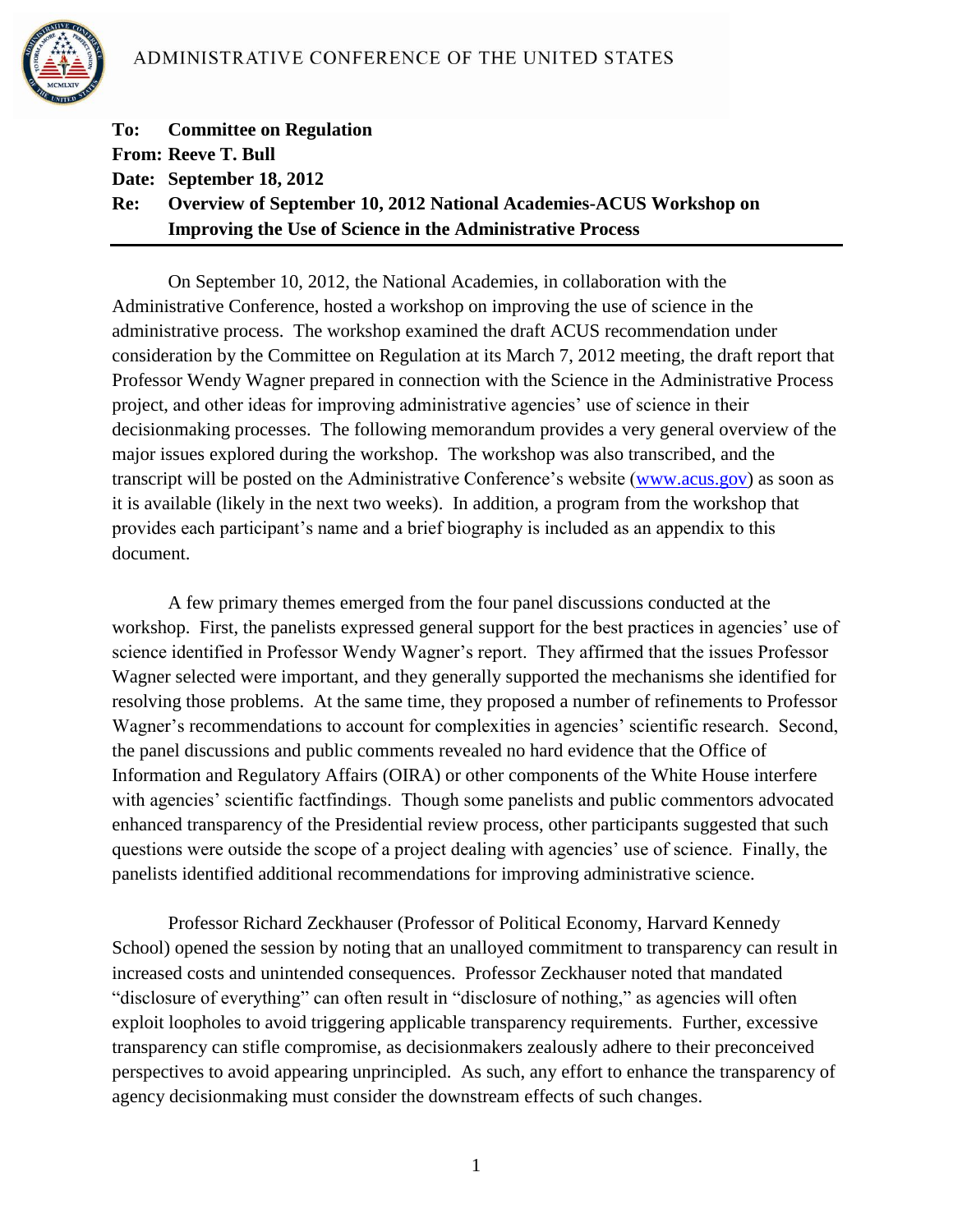

For the first panel, Professor Wagner provided an overview of her research and recommendations, and Dr. Lynn Goldman (Dean, George Washington School of Public Health and Health Services) and Professor M. Granger Morgan (Professor of Engineering, Carnegie Melon University) offered comments on Professor Wagner's proposals. Dr. Goldman agreed in principle with most of Professor Wagner's recommendations, but she offered a series of refinements. For instance, with respect to Professor Wagner's suggestion that agencies explicitly identify the steps by which scientific findings inform policy decisions (including identifying policy questions, assessing the available evidence, applying the evidence to the policy questions, and identifying plausible alternatives), Dr. Goldman recommended that a missing step is a description of the study design. Professor Morgan stated that scientific decisionmaking does not always proceed directly from scientific analysis to policy formation; there is generally an intermediate step of policy analysis, which is often mischaracterized as scientific analysis. Professor Morgan also suggested that a "one-size-fits-all" approach to regulation can be counterproductive in some circumstances. For instance, subjecting all rules to rigorous, mathematically precise cost-benefit analysis may be inappropriate when benefits are not easily quantified.

For the second panel, Professor David Korn (Professor of Pathology, Harvard Medical School) moderated a discussion with panelists Professor Susan Dudley (Professor of Public Policy and Public Administration, George Washington University), Dr. Paul Gilman (Senior Vice President and Chief Sustainability Officer, Coventa Energy), and Dr. Francesca Grifo (Senior Scientist and Science Policy Fellow, Union of Concerned Scientists). Professor Dudley highlighted the importance of distinguishing between questions of policy and questions of science: agencies sometimes characterize fundamentally policy-based questions as scientific, and this can complicate the regulatory review process insofar as policy-driven disagreements can be misconstrued as interference with the underlying science. Dr. Gilman emphasized the importance of promoting integrity amongst agency scientists, asserting that "the process will only be as good as the people." Dr. Grifo suggested that the primary authority for making science-based decisions should reside in regulatory agencies insofar as they possess the relevant expertise. She also offered potential ideas for additional recommendations, including whistleblower protection, transparency in the inter-agency review process, logging all ex parte contacts, and providing a better definition of conflicts of interest.

For the third panel, Dr. Joseph Rodricks (Principal, Environ) moderated a discussion with panelists Professor Tracey Woodruff (Professor, Department of Obstetrics, Gynecology, and Reproductive Services, University of California-San Francisco), Dr. David Michaels (Assistant Secretary of Labor, Occupational Safety and Health Administration), and Professor Thomas Louis (Professor, Department of Biostatistics, Johns Hopkins Bloomberg School of Public Health). Professor Woodruff suggested that the project could benefit from considering various insights from the field of clinical medicine. For instance, the methodology for collecting,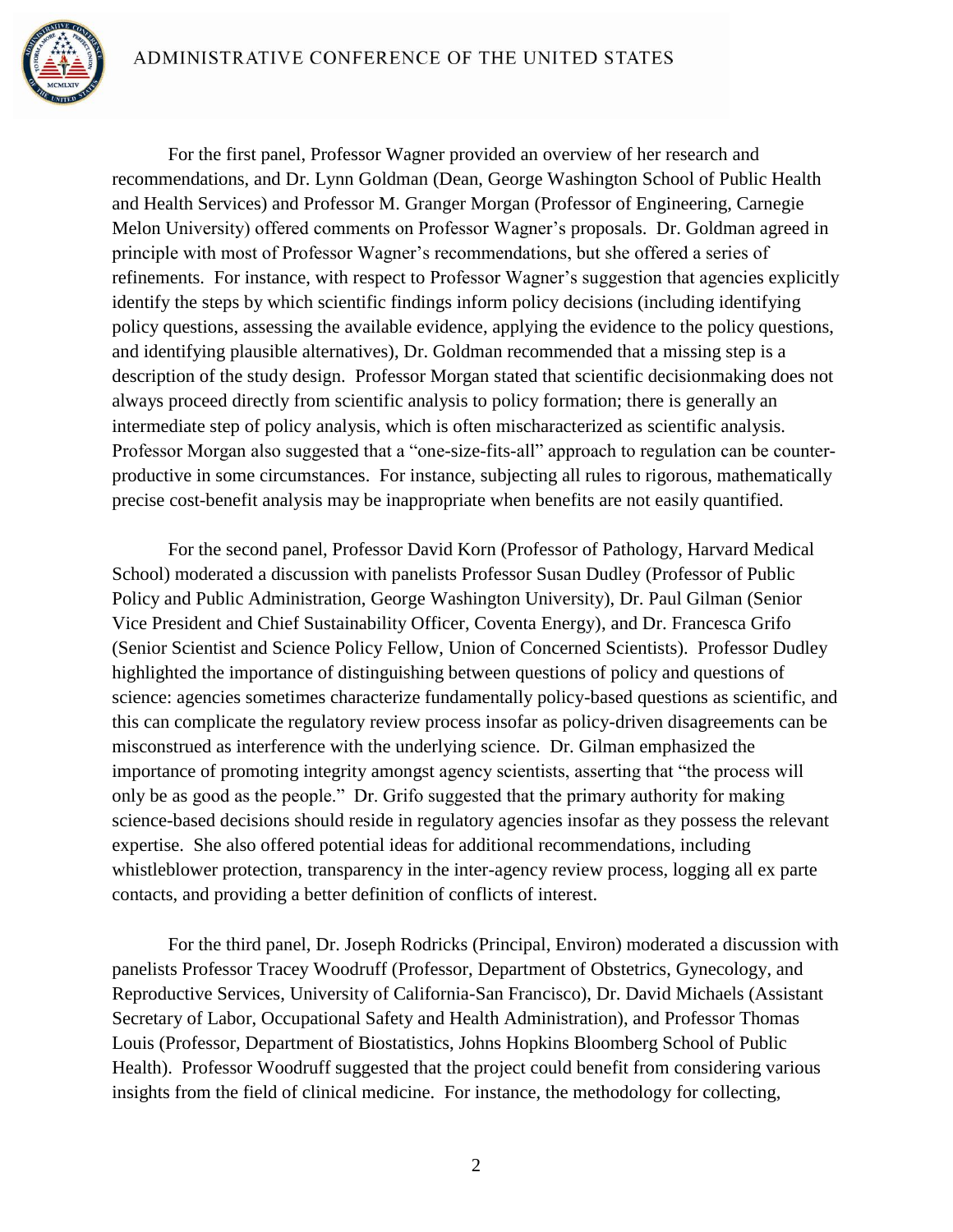# ADMINISTRATIVE CONFERENCE OF THE UNITED STATES



evaluating, and synthesizing scientific evidence should be established a priori. Dr. Michaels lauded the report's focus on sharing best practices, noting that agencies are not always aware of innovations by sister agencies, yet he indicated that agencies must be mindful of the costs associated with adopting programs developed by their counterparts. Dr. Michaels also identified several additional topics that might be addressed in the draft recommendation, including equal disclosure obligations for private science. Professor Louis indicated that he agreed in theory with Professor Wagner's recommendations, but he identified certain principles of which agencies should be mindful in implementing such proposals. For instance, he indicated that there will almost always be some degree of uncertainty surrounding the science on which agencies rely, noted that it is often impossible to separate issues of science from those of policy, and observed that criticism of scientific decisionmaking should be supported by evidence.

In a final panel, Professor Alan Morrison (Professor of Law, George Washington University) invited speakers who served on previous panels and workshop attendees to participate in a wide-ranging discussion of any remaining topics. Professor Morrison offered several observations on the preceding panels; for instance, he noted that approaches to the use of science vary significantly not only from agency to agency but also within individual agencies. The ensuing discussion covered a wide variety of topics, including review of scientific regulations by OIRA. In response to allegations of interference, Michael Fitzpatrick, a former Deputy Administrator of OIRA, noted that he found no evidence of OIRA's tampering with agencies' scientific findings in two stints with OIRA in two separate administrations. Professors Woodruff and Locke observed that any recommendations regarding interference with agency science should be based on hard data rather than anecdotal evidence. Professor Locke commented that it would be possible to design a methodology to study these issues empirically. Professor Zeckhauser suggested that the Conference's project should focus upon improving agencies' use of science rather than issues related to OIRA review.

Ultimately, the workshop proved to be very beneficial not only in terms of offering improvements to the recommendations under committee consideration but also in providing additional areas of study for future Conference projects. The panelists generally confirmed the salience of the issues Professor Wagner has identified and the wisdom of her proposed solutions, but they also offered a number of useful refinements and topics for additional recommendations. The discussions affirmed the appropriateness of focusing on best practices intrinsic to agencies' use of science. Professor Wagner and ACUS staff are currently integrating the insights from the workshop into the draft recommendation.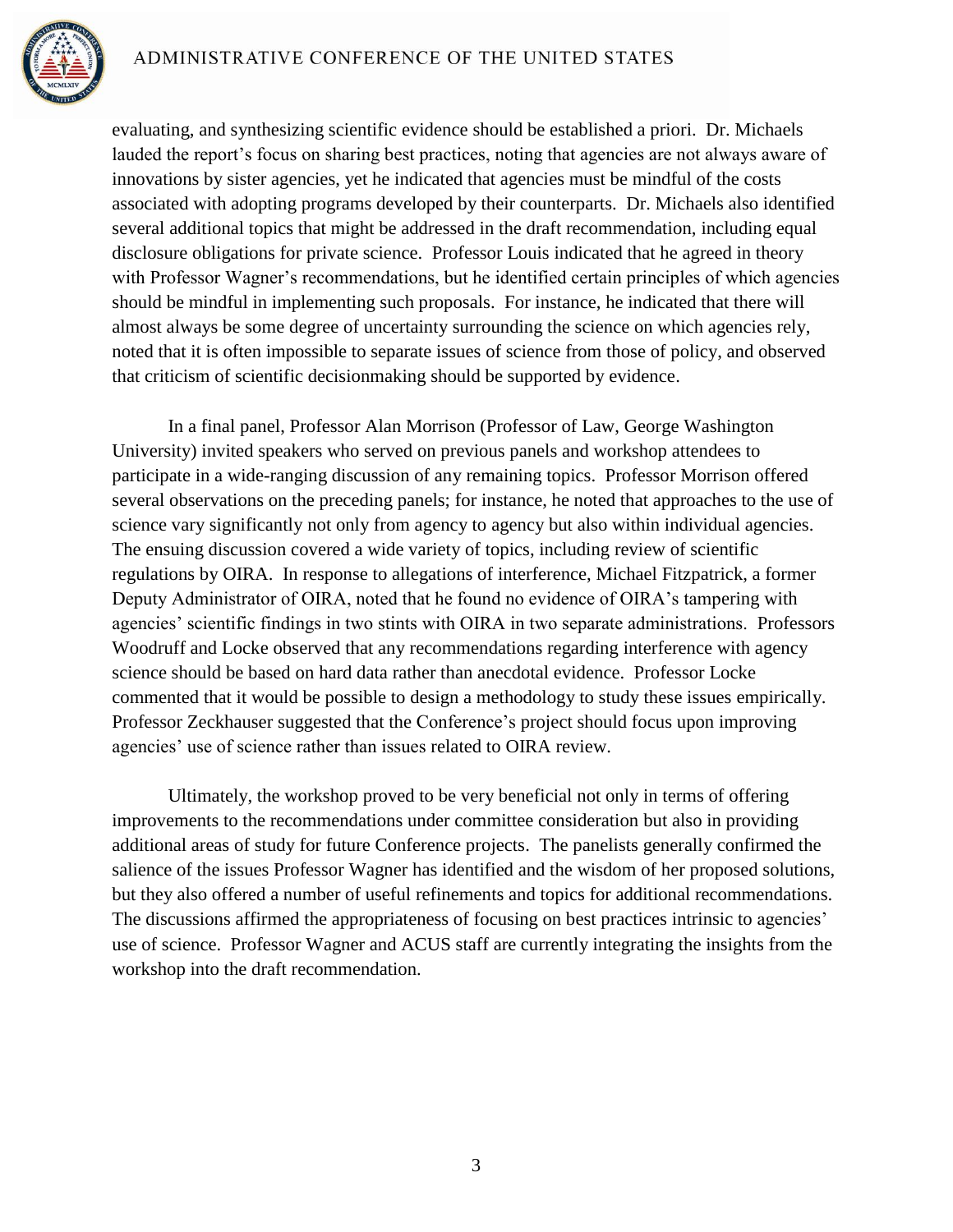APPENDIX

# **Improving the Use of Science in the Administrative Process**

A Workshop under the Auspices of The National Academy of Sciences' Committee on Science, Technology, and Law in Collaboration with The Administrative Conference of the United States

> Monday, September 10, 2012 Auditorium National Academy of Sciences Building 2101 Constitution Avenue, NW Washington, DC 20418

# **Agenda**

# **10:30 Welcome:**

David Korn,\* Professor of Pathology, Harvard Medical School; Consultant in Pathology, Massachusetts General Hospital; and Co-chair, National Academy of Sciences' Committee on Science, Technology, and Law

Paul R. Verkuil, Chairman, The Administrative Conference of the United States

# **10:40 Enhancing the Scientific Basis of Agency Decision-Making**

- **Speaker:** Richard J. Zeckhauser, Frank P. Ramsey Professor of Political Economy, Harvard Kennedy School
- **11:00 Session 1: Use of Science in the Administrative Process: A Study of Federal Agency Decision-Making Approaches** 
	- **Moderator:** Paul A. Locke, Associate Professor, Department of Environmental Health Sciences, Johns Hopkins Bloomberg School of Public Health
	- **Speaker:** Wendy Wagner, Joe A. Worsham Centennial Professor of Law, University of Texas School of Law

# **11:20 Commentators:**

 Lynn R. Goldman, Dean, The George Washington School of Public Health and Health Services

M. Granger Morgan, Lord Chair and University Professor in Engineering; Professor and Department Head, Engineering and Public Policy; also a Professor in the Department of Electrical and Computer Engineering, and the Heinz School of Public Policy and Management, Carnegie Mellon University

# **11:50** *Discussion with Audience*